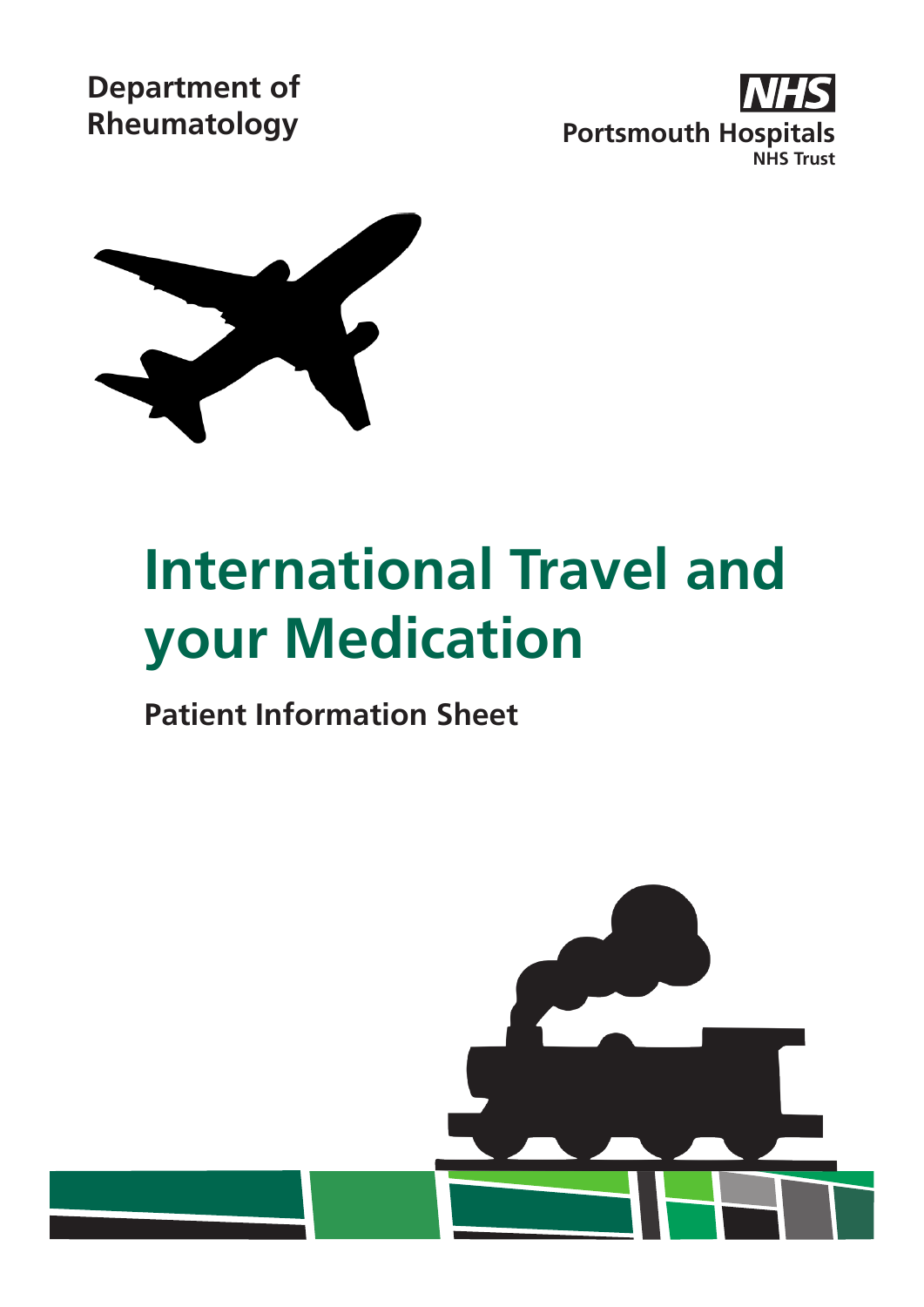**This information booklet looks at how to plan your holiday, including preparing your medication, transport accessibility and getting medical treatment abroad.** 

# **What do I need to think about when planning a holiday?**

Lots of people with Arthritis, Connective Tissue diseases and Osteoporosis travel; there should be no reason for the condition to stop you from enjoying trips home and abroad.

Make your next trip as pain free as possible, the stress and tension that often comes with a trip can add to physical discomfort and worsen joint symptoms. With a little research and proper planning you can reduce pain and anxiety and have a pleasant journey.

If you are planning a break for yourself or someone else with Arthritis, Connective Tissue diseases and osteoporosis you may just need to do some extra planning to make sure the holiday meets your needs.

Think about what sort of holiday would suit your needs. For example:

- Are you an independent traveller or would you prefer to take an organised tour?
- What type of accommodation would be best?
- Would rather travel by rail than air.
- Would having a travel buddy be helpful for sharing driving and help with baggage and finding healthy food
- Assistive devices can be a great help too. Examples include a folding cane or walker, travel chair, beaded seat cover or something as simple as an extra pillow for back support.

The Foreign and Commonwealth Office website has advice, information and tips about foreign travel. You may find this helpful when you are researching the country or countries you will be visiting.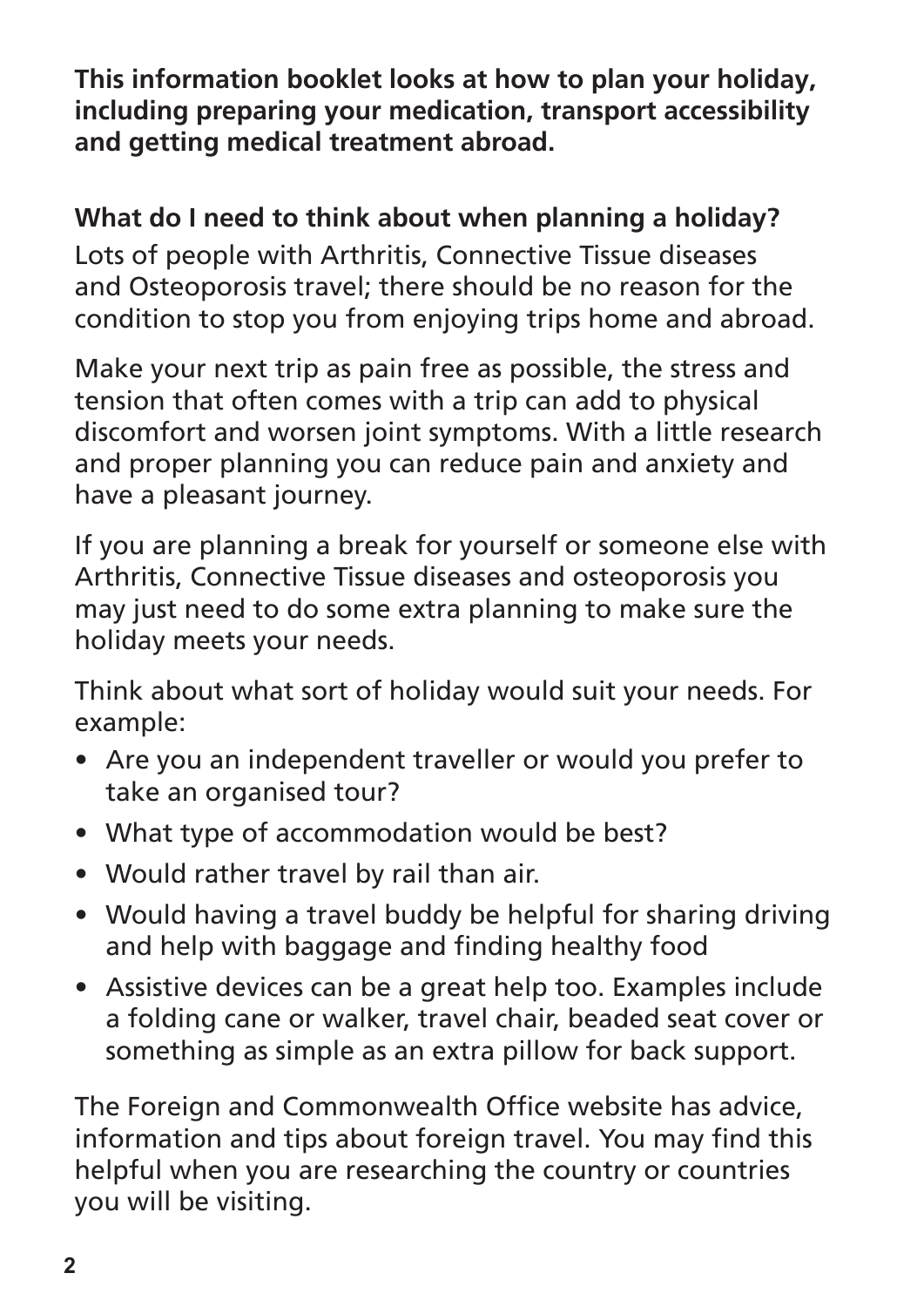#### **How can I be clear about my needs when I book a trip?**

When you book a holiday or make travel arrangements, explain clearly what you need to your travel or booking agent. Be careful not to assume that people will understand what sort of assistance people with Arthritis, Connective Tissue diseases and Osteoporosis may need.

The Association of British Travel Agents has a helpful checklist on its website for disabled and less mobile passengers. It can be completed by you or your travel agent. The information you provide can be used to check whether the transport, accommodation and facilities at your destination meet your needs.

#### **What will make my stay on holiday more comfortable?**

When booking accommodation consider what your needs are. For example can you manage stairs unaided? If you can't, you may want to check the accommodation has a lift, or ask for a ground floor room. Some hotels may also be able to offer rooms that have been specifically adapted for disabled people, which you may find useful.

You should ask for written confirmation that what you have asked for is available when you book. Confirm the arrangements again with the hotel before you leave for your trip.

If you need specific equipment at the hotel during your stay, such as a wheelchair or a raised toilet seat, ask the place where you are staying if they can provide this. Where they can't, you may be able to hire equipment for the duration of your stay. Mobility Equipment Hire Direct provides equipment for hire, and can deliver to your hotel, apartment or villa on holiday, both in the UK and abroad.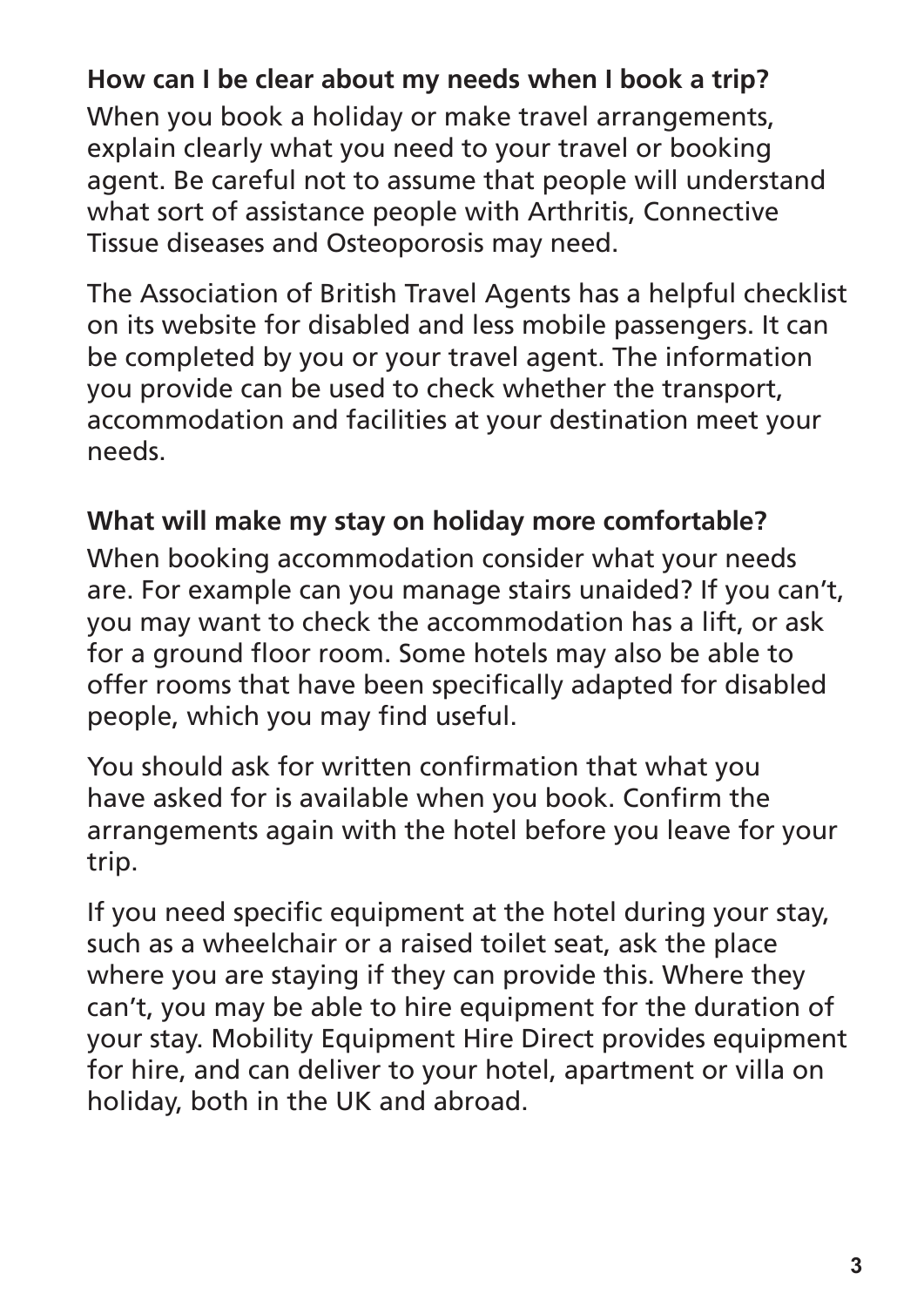# **How can I prepare my medication before I travel?**

### **Starting New Medication**

Whenever possible try not to start a new medication just before holiday travel, remember some of the Disease Modifying Anti Rheumatic Drugs (DMARDS) and Biologic therapies require you to have blood tests frequently (2 weekly) within the initial 12 weeks.

# **Travel Letter**

Before you travel, ask your GP or Rheumatogy Clinical Nurse Specialist for a letter that lists the medication you are taking.

You might need this for when you go through customs or if you are taken ill.

If you are carrying syringes or needles, make sure that your medication travel letter includes this information.

Please note: The Department of Rheumatology requires at least 10 working days' notice to provide you with this information.

# **Refrigerated Medication**

Pack medicines that require refrigeration such as some biologics, in a small cooler bag or in a Ziploc bag with an icepack. Biologic Medication when exposed to extremes of heat can affect the drugs in many way. Keep Biologics in hand luggage if you are taking a plane; if it goes in the cargo hold with the luggage it might freeze which also can affect the Biologic Drug.

If you are going on a long, hot car journey or to a very hot country then you might want to look at ways to keep the Biologic Drug protected.

Here is a selection of bags, wallets, fridges and travel friendly accessories that will allow you to keep your drugs cool on the move.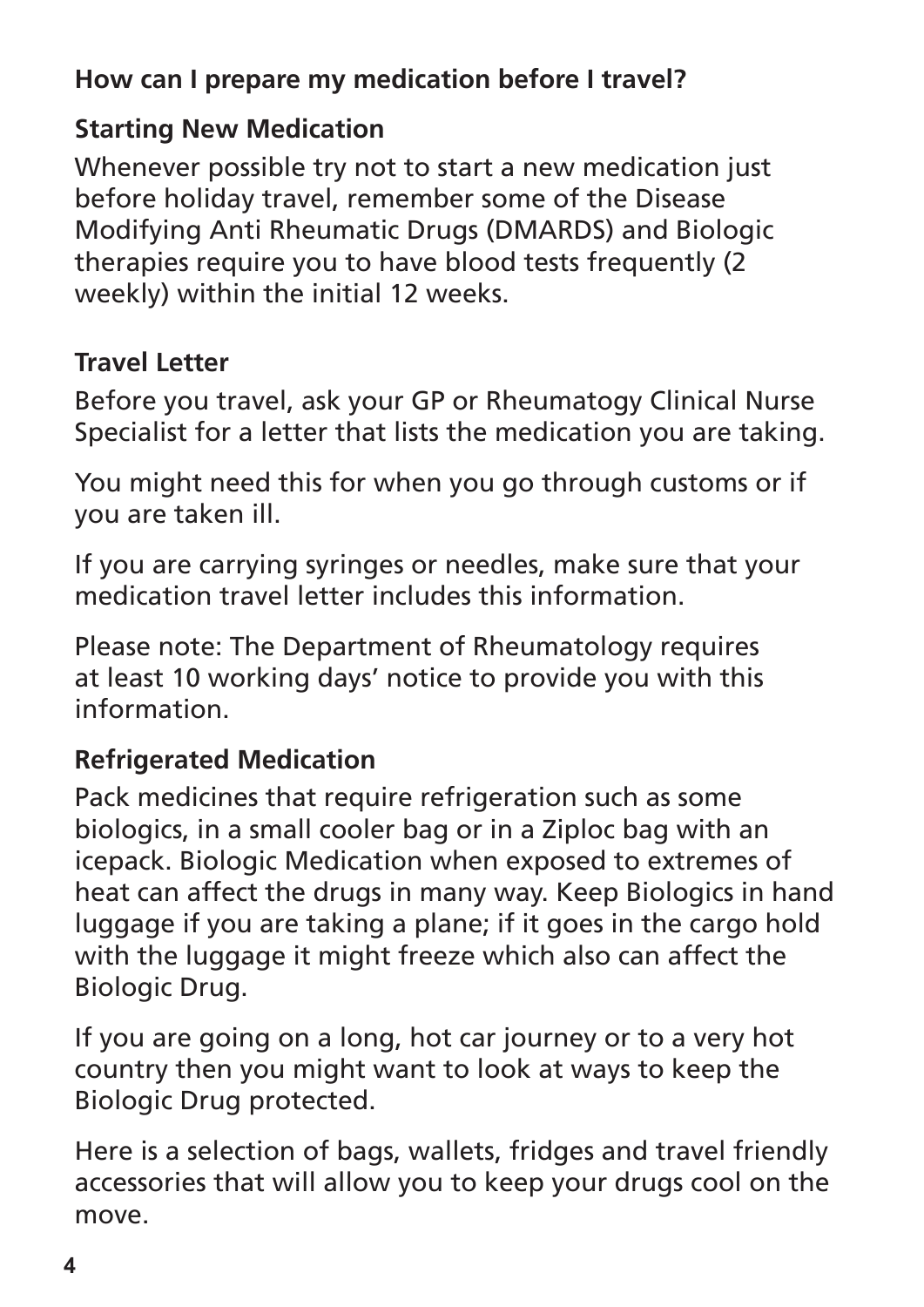In some kitchen shops there are clever lunch boxes with little freezer packs, often used to keep salads cool and fresh and these too would work for keeping drugs safe and cool and you can choose from different sizes as to what would work best for you.

Frio Wallets and Chillerz Packs, Polar Gear and Generic Cool Packs and Carry Cases

There are many brand of pharmacy cool bags which offer simple and convenient cooling wallets. Light and compact, they are a means for Biologic Drugs to transport.

- https://friouk.com/
- https://www.polargear.com/lunchbags-and-bottles.html



**Needles, Syringes, Auto injectors and Sharps boxes** Airlines have very strict rules about sharp objects on board, so you may be asked why you are carrying them. Remember in addition to the

needles, syringes/ auto injectors you will require a travel sharps box, these are available on prescription or you can obtain them from the Department of Rheumatology. Ensure that they are large enough to contain all the items you need to dispose of.

# **Additional Travel Supply of medication**

Ask your GP to provide you with a prescription for extra medication to cover the length of your trip. For example, if you are going on holiday for two weeks, take four weeks medication just in case.

# **Medication Information**

In the bottom of your suit case pack copies of the Arthritis Research UK leaflets about your medication.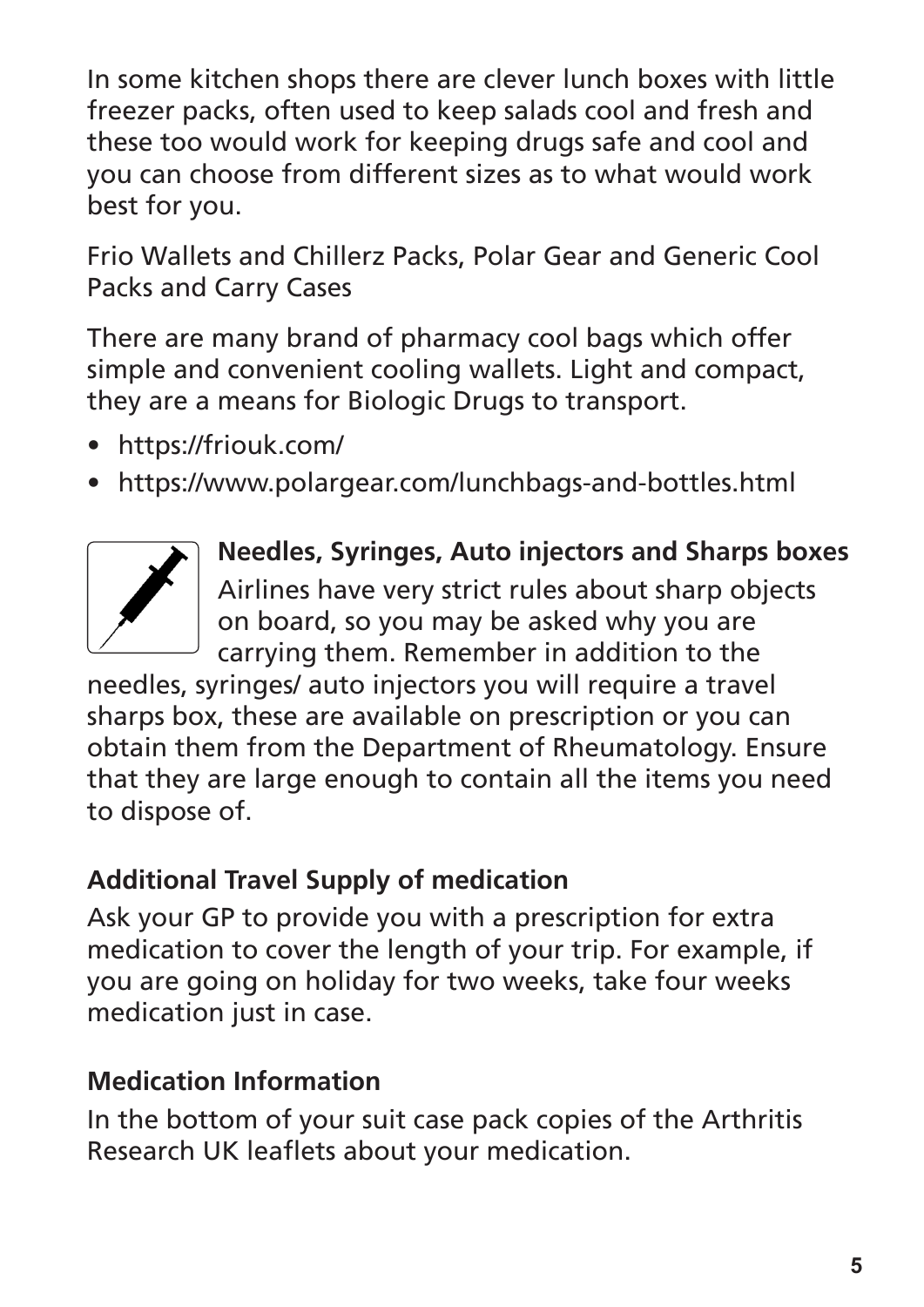# **Restricted Medications**

DMARDS and Biologic therapies are not usually restricted by other countries, however remember some other medication such as Analgesia (pain killers) may be. We recommend that you check with the Embassy or High Commission of the country you are visiting to see if they have any restrictions on taking your medication into that country. Some medication may contain ingredients that are illegal where you are going to.

#### **Transporting medication**

Always carry your medication in the original packaging and keep it in your hand luggage. If you are passing through security at an airport, it's useful to keep your medication together in a clear, sealable bag.

## **Will I need to have vaccinations?**

Depending on where you are going, you may need vaccinations to protect you against certain diseases. Your GP will be able to advise you which ones you may need. Some are available on the NHS, but others you may need to pay for.

If you have any concerns about how vaccinations may affect your arthritis or connective tissue disease, you should talk to your GP.

**Remember:** if you are taking DMARDS or Biologics you may not be able to have any "live vaccine".

#### **Will I need to adjust my medication routine while I'm away?**

If you are going abroad, you may need to alter your medication regimen; especially if you are travelling across time zones. Sometimes this may mean you need to take your medication at different times, but within the same hourly spread, or it may mean taking an extra tablet.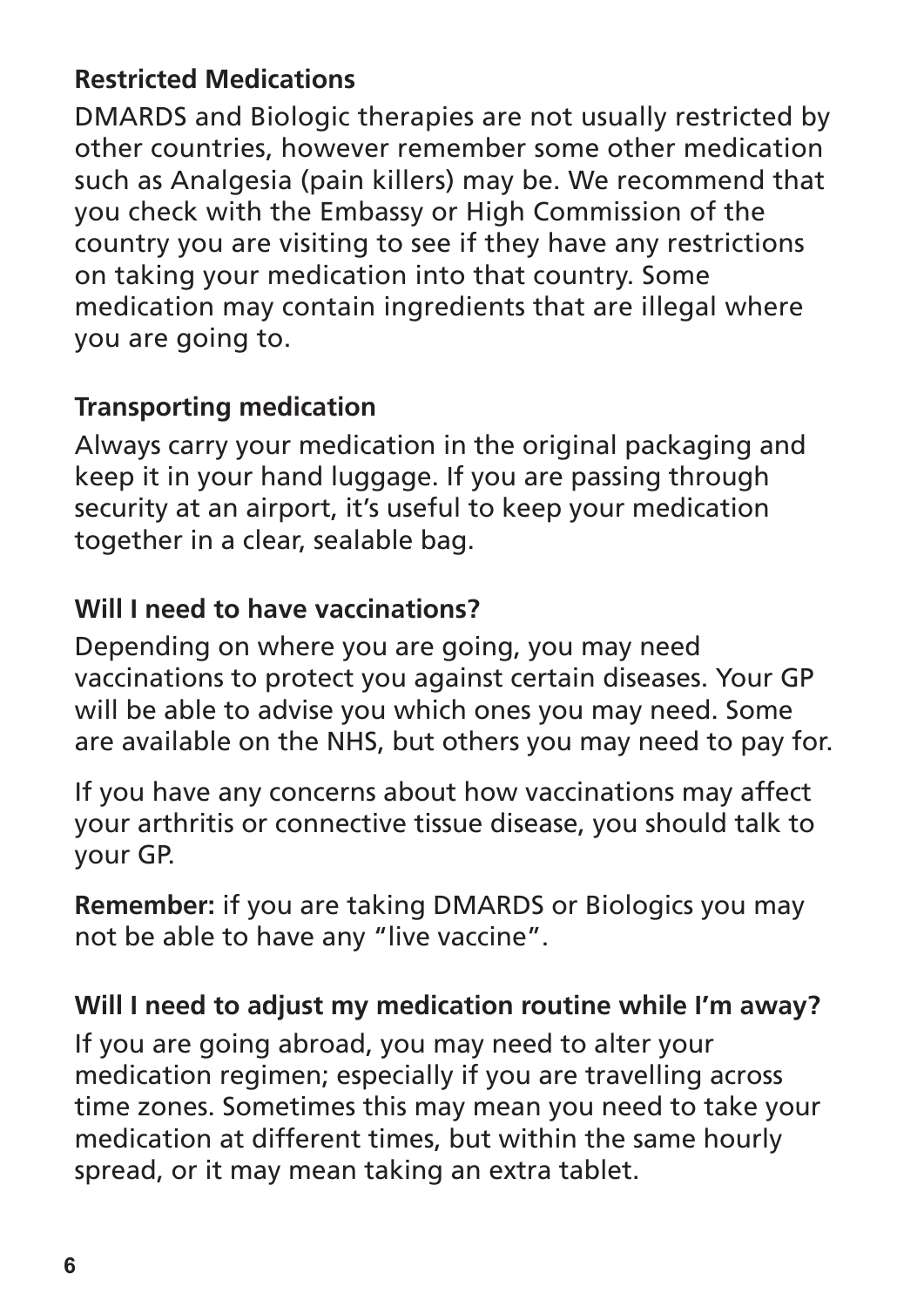As everybody's medication regimen is different, it is very important you speak to your GP or Rheumatology Clinical Nurse Specialist, if needed they will be able to help you work out the best way to take your medication while you are travelling and after you reach your destination.

You may also want to carry a Methotrexate or a Biologic alert card you can obtain one of these by contacting the Patient Advice and Information Line.

- Telephone 023 9228 6935
- Email pho-tr.rheumatologypail@nhs.net

# **What happens if I need medical treatment on holiday?**

## **European Health Insurance Card (EHIC)**

The European Health Insurance Card (EHIC) allows you to receive free or subsidised medical treatment in all European Economic Area (EEA) countries.

For more information visit:

#### **https://www.nhs.uk/using-the-nhs/healthcare-abroad/applyfor-a-free-ehic-european-health-insurance-card/**

You can get the EHIC if you are normally resident in the UK and are British. You are also eligible if you are of EU/EAA or Swiss nationality. The card is valid for up to five years.

The EHIC covers medical treatment you may need while you are on your trip. This includes any treatment that may be necessary for a chronic or pre-existing medical condition.

Not everything that would be free on the NHS is covered by the EHIC. But you should be able to get the same treatment as a resident of the country you are visiting receives. If you do have to pay anything towards your care, it may be possible to get a refund when you return to the UK. If you need to make a claim once you return to the UK, you should call the EHIC Overseas Healthcare Team.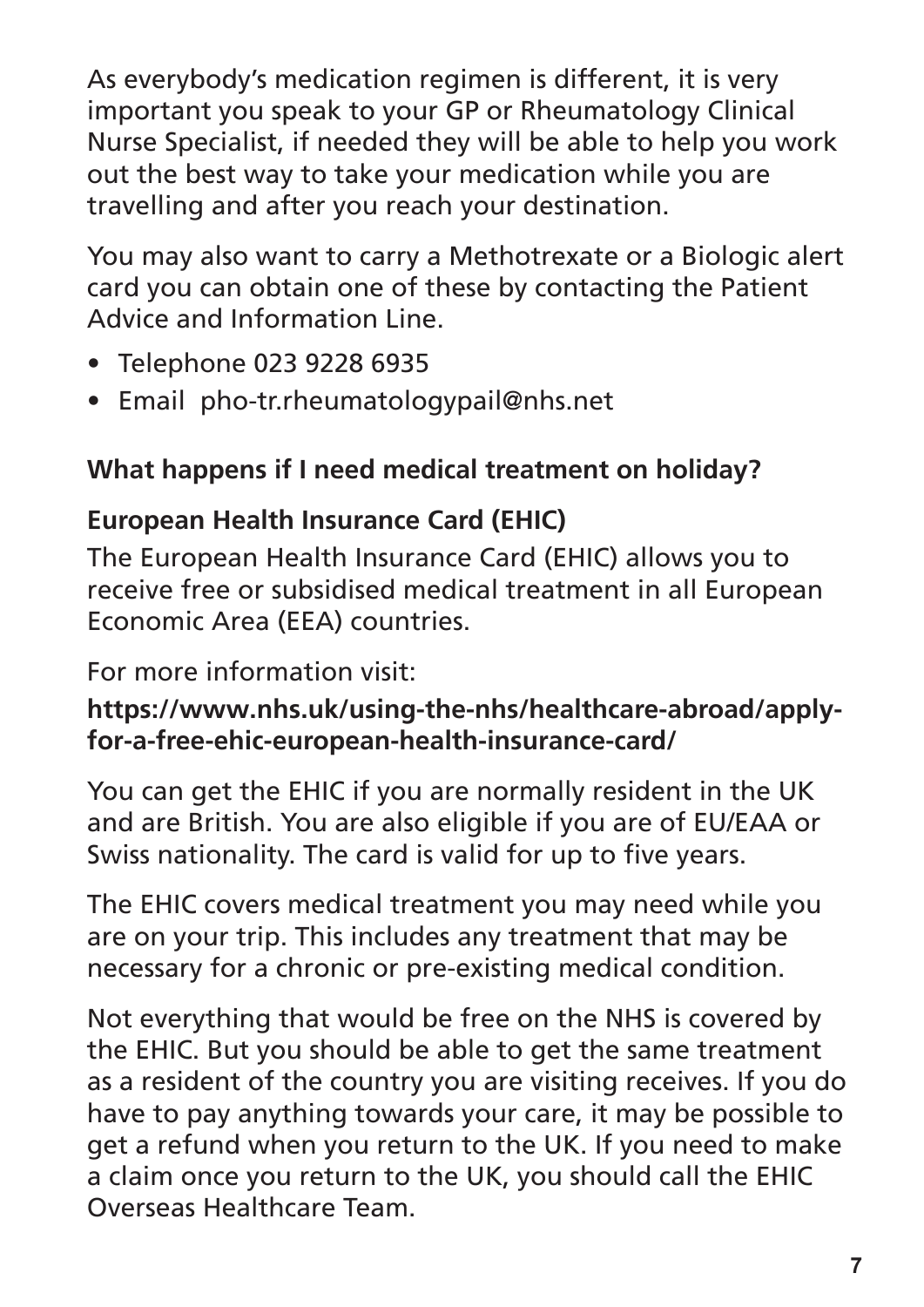**Remember:** The EHIC is not an alternative to travel insurance. It does not cover private medical healthcare or the cost of being flown back to the UK, for example. So it is important to have both a valid EHIC and a travel insurance policy when you travel.



# **Medical treatment outside Europe**

The UK does have agreements with some countries outside Europe that may mean you are still able to receive healthcare in an emergency.

This treatment may be free of charge or you may have to pay a reduced rate. If you are charged for treatment, you will not be able to apply for a refund from the UK Government when you return home.

To get treatment, you will usually need to show your British passport and proof of residence, such as a driving licence.

For more information about getting medical treatment outside Europe, you can visit:

**www.nhs.uk/nhsengland/healthcareabroad**

# **Should I get travel insurance?**

It is important to have a valid travel insurance policy before you go on holiday. It will cover any medical costs that the European Health Insurance Card (EHIC) doesn't such as private healthcare.

It usually also covers non-medical emergencies, such as travel delays or the cost of replacing lost or stolen luggage.

Always check the level of cover a policy offers. If you have Arthritis, Connective Tissue Diseases or Osteoporosis, make sure the policy covers pre-existing medical conditions. If you don't declare a medical condition and need to make a claim, your policy may be invalid.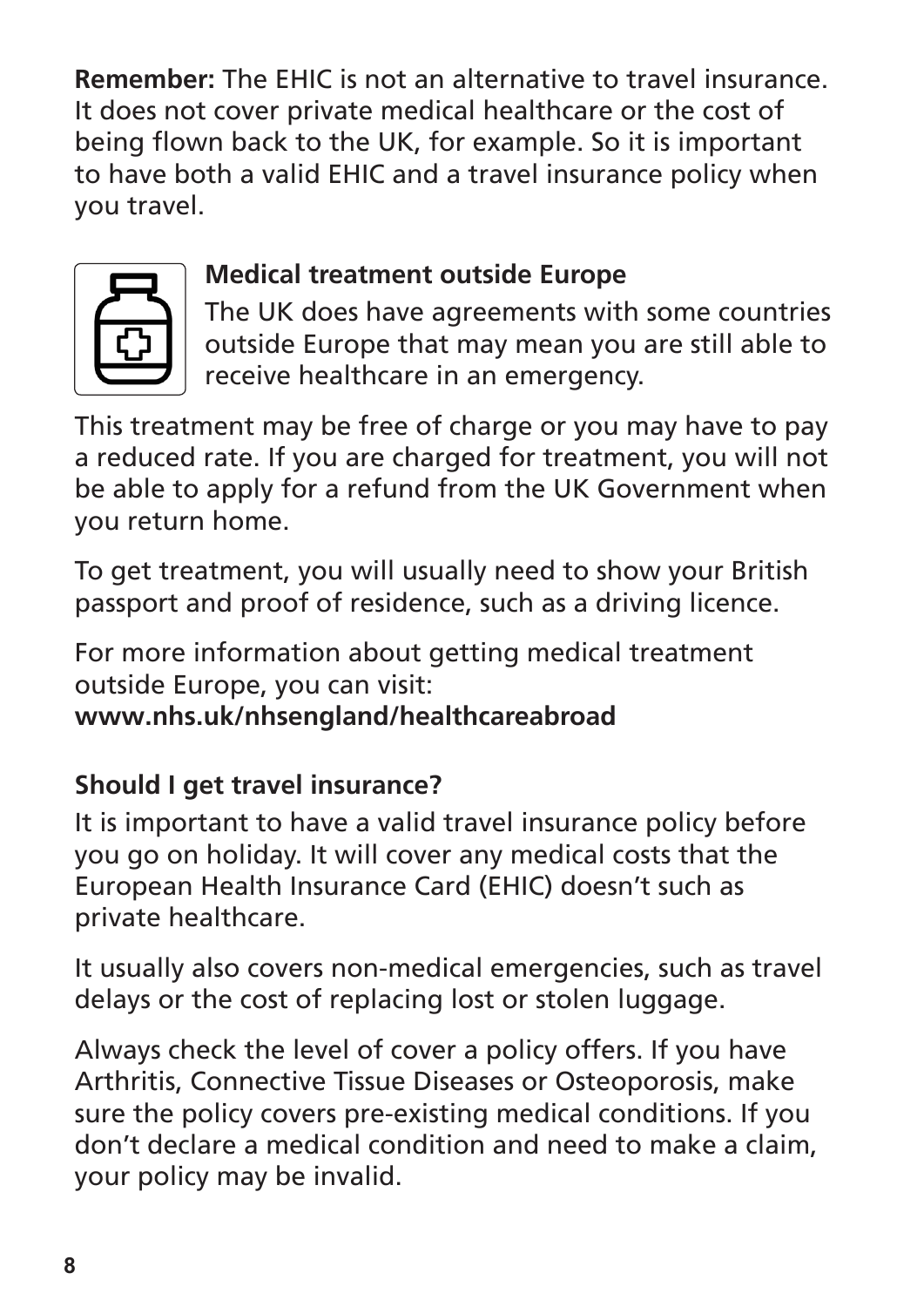When you buy your travel insurance policy, it's a good idea to shop around. Depending on how many trips you are planning to make in a year, a multi-trip policy may be cheaper than buying a single trip one each time you travel.

Think about buying travel insurance as soon as you have booked your holiday. You will then be covered between booking and the date you travel in case anything happens. Good travel insurance policies will cover the cost of cancelling your trip if you are unwell and can't go.

If you are planning on taking any equipment or mobility aids with you, make sure they are insured for loss or damage. Standard travel insurance policies don't always cover these items. Your household insurance may provide cover for these items, or you may have to pay an extra premium.



## **I'm travelling by air. What do I need to consider before I fly?**

By law it is illegal for an airline to refuse a booking on the grounds of disability. Airlines are also not allowed to refuse to allow a

disabled person to board an aircraft when they have a valid ticket and reservation. This applies to any flight leaving an airport in the EU and flights on European airlines arriving in the EU.

Most airlines can offer help if you need assistance, as long as they know in advance – normally 48 hours before your flight. Airlines can arrange a wheelchair escort to meet you from the car park, train station or taxi and take you through check-in.

 They can also arrange for you to be taken to your departure gate and boarded first. At your destination, you can be escorted off the plane and taken through passport control and customs.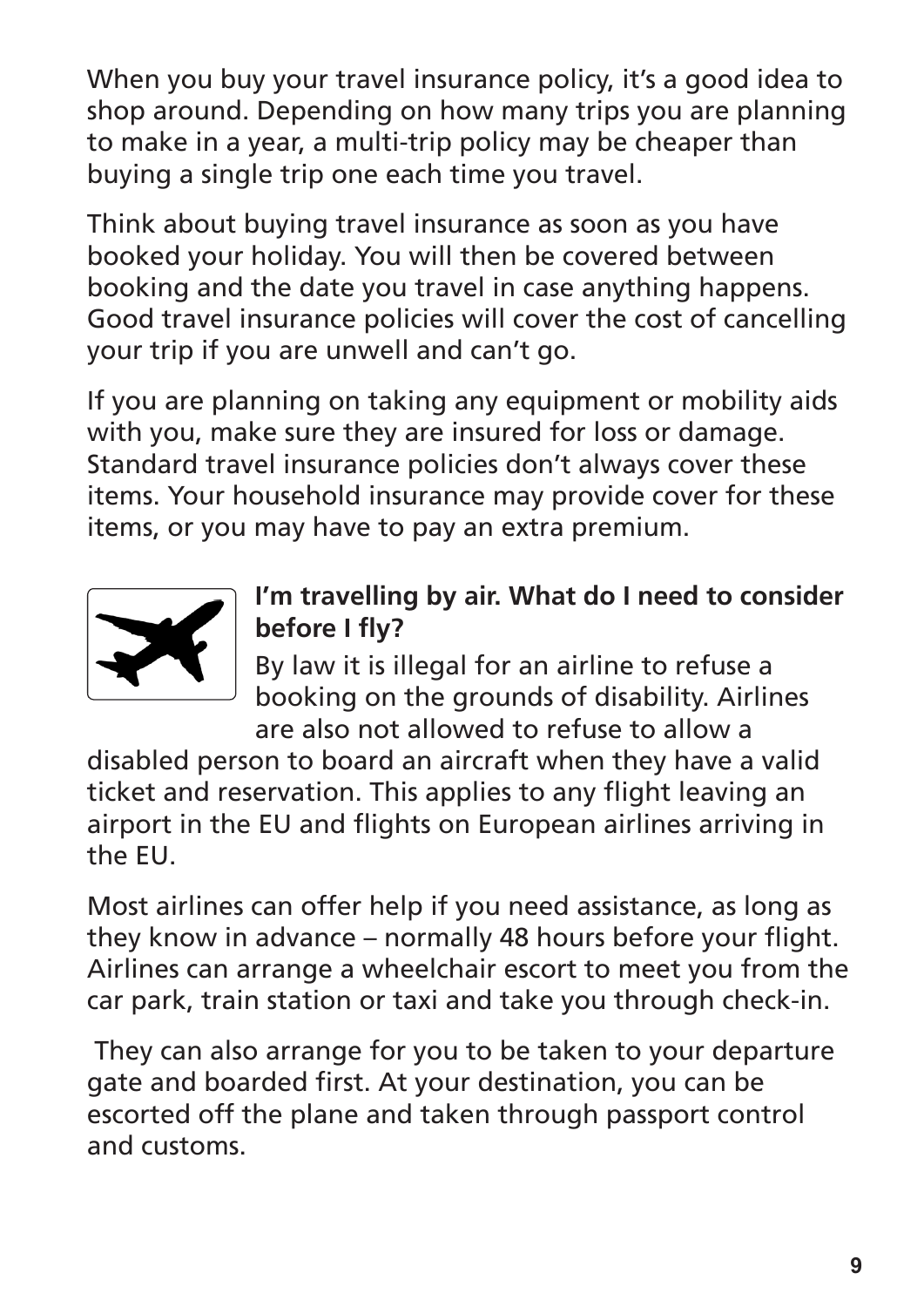Even if you don't usually use a wheelchair, you may want to consider arranging an escort at the airport. It can be particularly helpful on long flights or flights involving transfers.

You may want to call several airlines and compare the different levels of service offered before booking your trip. Ask what sort of assistance they can offer and if there are any added fees. They may also have some information on their website. EU regulations have made it compulsory for all large European airports to offer free assistance to older or disabled passengers.

If you are travelling with your own wheelchair or other aids, most airlines will carry two pieces of mobility equipment for free. Wheelchairs will need checking in, but the airline will provide an airport wheelchair to use until you are on the plane.

Many airlines will let you pre-book a seat on the plane, so you can choose one that is best for you. You may wish to book an aisle seat, or be close to the toilets. Some airlines will charge for pre-booking seats, so check their policy when you book your trip. This means you do not have to get a healthcare professional to fill in a Medical Information Form (see the next section for more details) for each journey you make, providing there is no change in your condition or need for assistance.

#### **Incapacitated Passengers Handling Advice (INCAD) and Medical Information Form (MEDIF)**

Before you fly, an airline may ask you to complete an Incapacitated Passengers Handling Advice (INCAD) or a Medical Information Form (MEDIF). You can fill in the INCAD form yourself, but a doctor has to fill in the MEDIF.

These forms can help airlines arrange the right assistance or equipment you may need during your flight. They can also help the airline assess if you are fit to fly.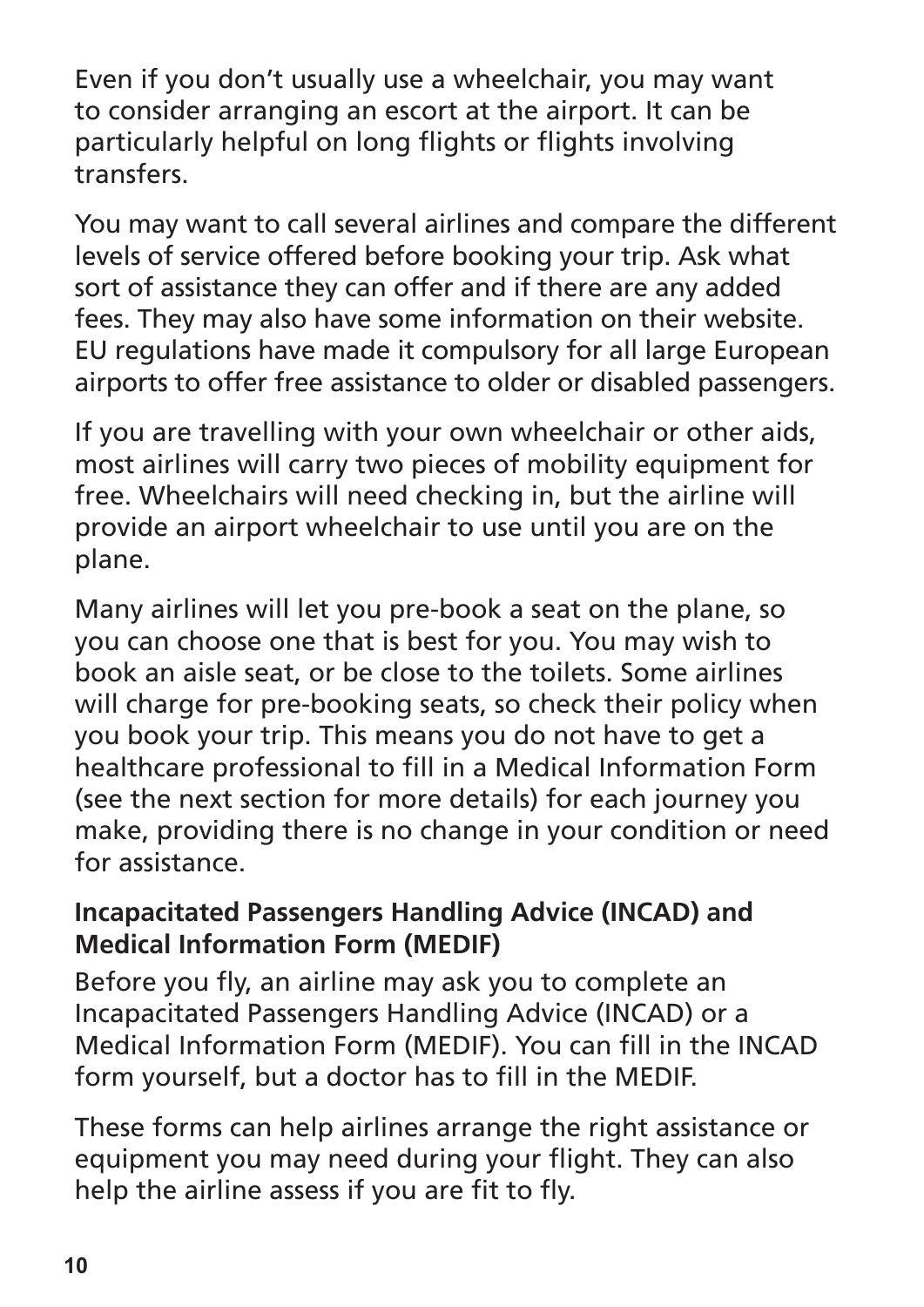People with stable, long-term conditions do not usually need to complete an INCAD or MEDIF. But you should contact the airline you are flying with as different airlines have different policies about who they carry.

If you are asked to complete an INCAD or MEDIF and are medically cleared to fly, the clearance will only be valid for one journey.

# **Airport transfers**

Once you have reached your destination, you will need to arrange to get from the airport to your accommodation. It may be useful to find out how long this transfer will be and what type of transport it will involve – a coach, train or taxi, for example. If you need a taxi, try to book one in advance and be clear about your needs. But it is worth remembering that in many areas, accessible taxis may not be available.



### **I'm travelling by train. Is help available if I need it?**

Eurostar provides free assistance for passengers who need it at any Eurostar terminal. You can

arrange this when you book your trip, or 48 hours in advance of your journey. If you are travelling to an airport or ferry terminal by train, the National Rail website has information about accessibility at stations and how to arrange journey assistance.

# **Is my Blue Badge valid in Europe?**

A Blue Badge can sometimes be used to park closer to a destination than parking rules would normally allow, and may give the user additional rights.

It can be used in all European countries, but ask your motoring organisation about the rules in advance of travel, as the rules vary from country to country.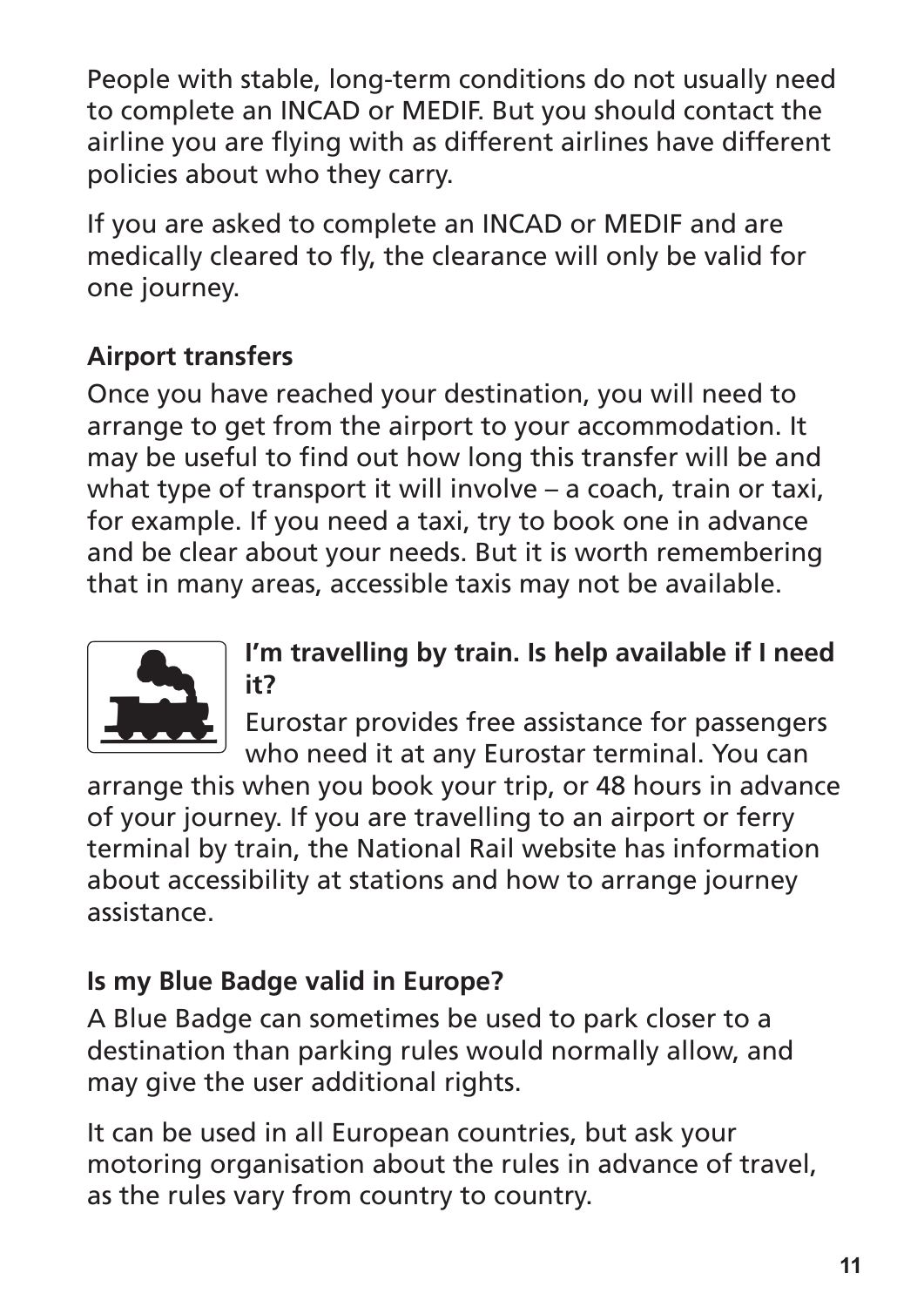The Department of Transport has produced a leaflet called Using a Blue Badge in the EU.

You can download or print this from the publications section of the government's website: **https://www.gov.uk/ government/publications/blue-badge-using-it-in-the-eu**

If you are hiring a car abroad, make sure the rental company is fully aware of your needs and check the level of the standard insurance they offer. You may decide to extend the level of insurance.



#### **I'm travelling by sea. How accessible are ships?**

Ships that sail more than 12 miles from the UK coastline are not covered by the

Equal Opportunities Act. But many ships are accessible to passengers with limited or reduced mobility.

If you are planning to travel by sea, taking a cruise, for example, it's important to tell the cruise company about any special requirements you have at the time of booking. You should also tell them about any medical equipment or aids you will be bringing with you. If they know in advance, they can make suitable arrangements so that your needs are met. For example, you may be given a specific type of cabin on the upper deck that is more accessible than one on the lower decks.

#### **How do I tell people I have Arthritis, Connective Tissue Diseases or Osteoporosis while I'm away, if I need to?**

Wearing a Medic Alert bracelet or pendant can be very helpful if you are not able to communicate in an emergency. It is a piece of jewellery that provides contact details and medical information, including what medications you are taking.

Google Translate- **https://translate.google.co.uk**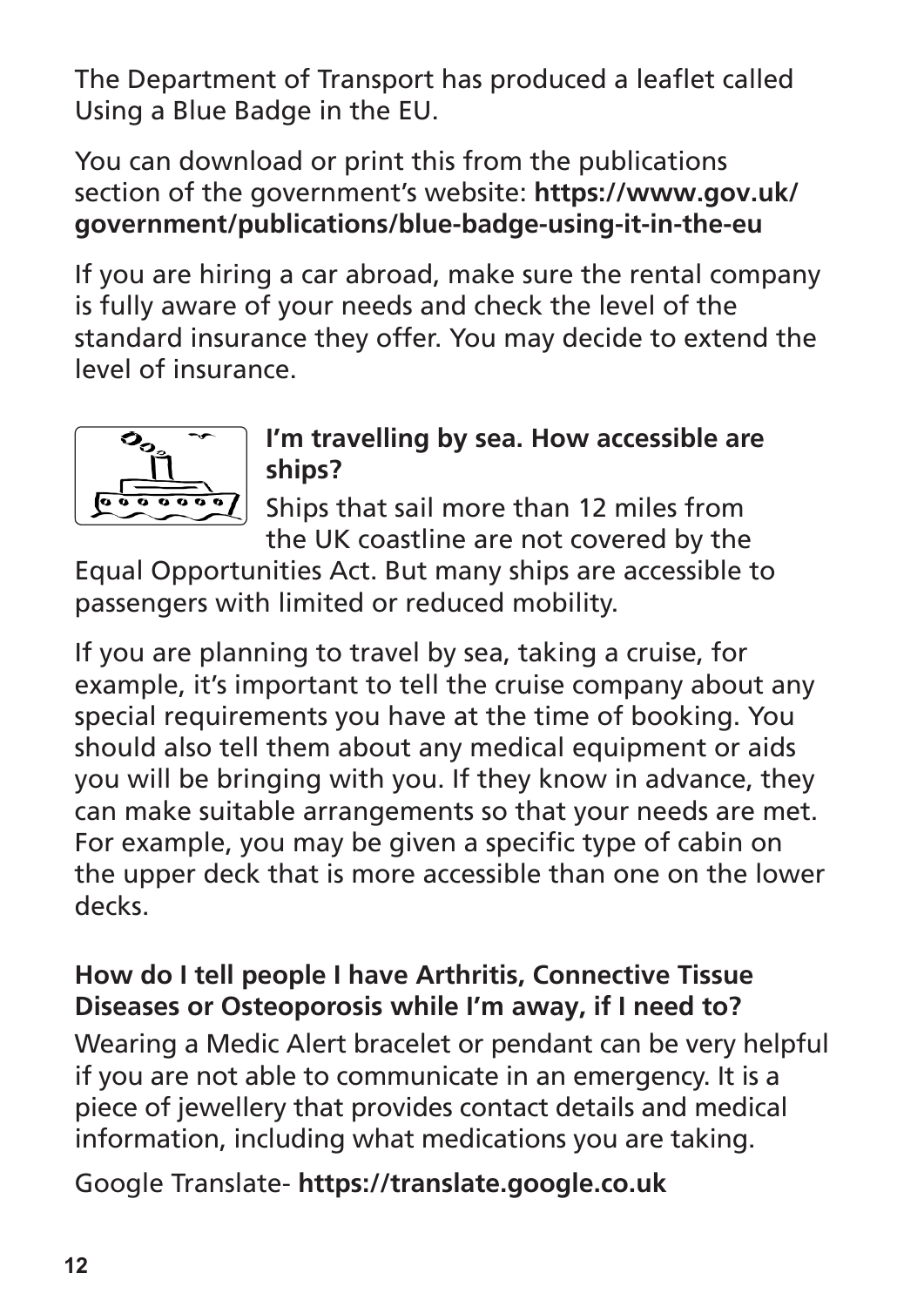Google's free service instantly translates words, phrases, and web pages between English and over 100 other languages.

# **Healthy Travelling**

Travelling time is usually longer than you think, whilst we may think that a flight to Athens is 3 hours and 4 minutes, the amount of time you will be travelling may be longer e.g.

- Home to airport
- Airport waiting time
- Flight
- Arrivals in Athens
- Athens airport to final destination

# **Healthy habits before flying**

The key to staying healthy throughout your trip is to support your immune system with a healthy diet, exercise and high quality supplements before you travel.

- Stay well hydrated in the 2 days prior to travel by drinking plenty of water.
- Always try to get a good night's sleep the day before you fly.
- You should also get some exercise before a long flight, go for a walk and get some fresh air and sunshine (weather permitting of course) which will give your vitamin D levels a boost.
- Choose the best seat It may be possible to pre-purchase an extra legroom seat before flying. Otherwise, in the hours leading up to the flight choose a moment to get your online check-in done and select your seat. You may want to research the best airline seat options for your class of travel.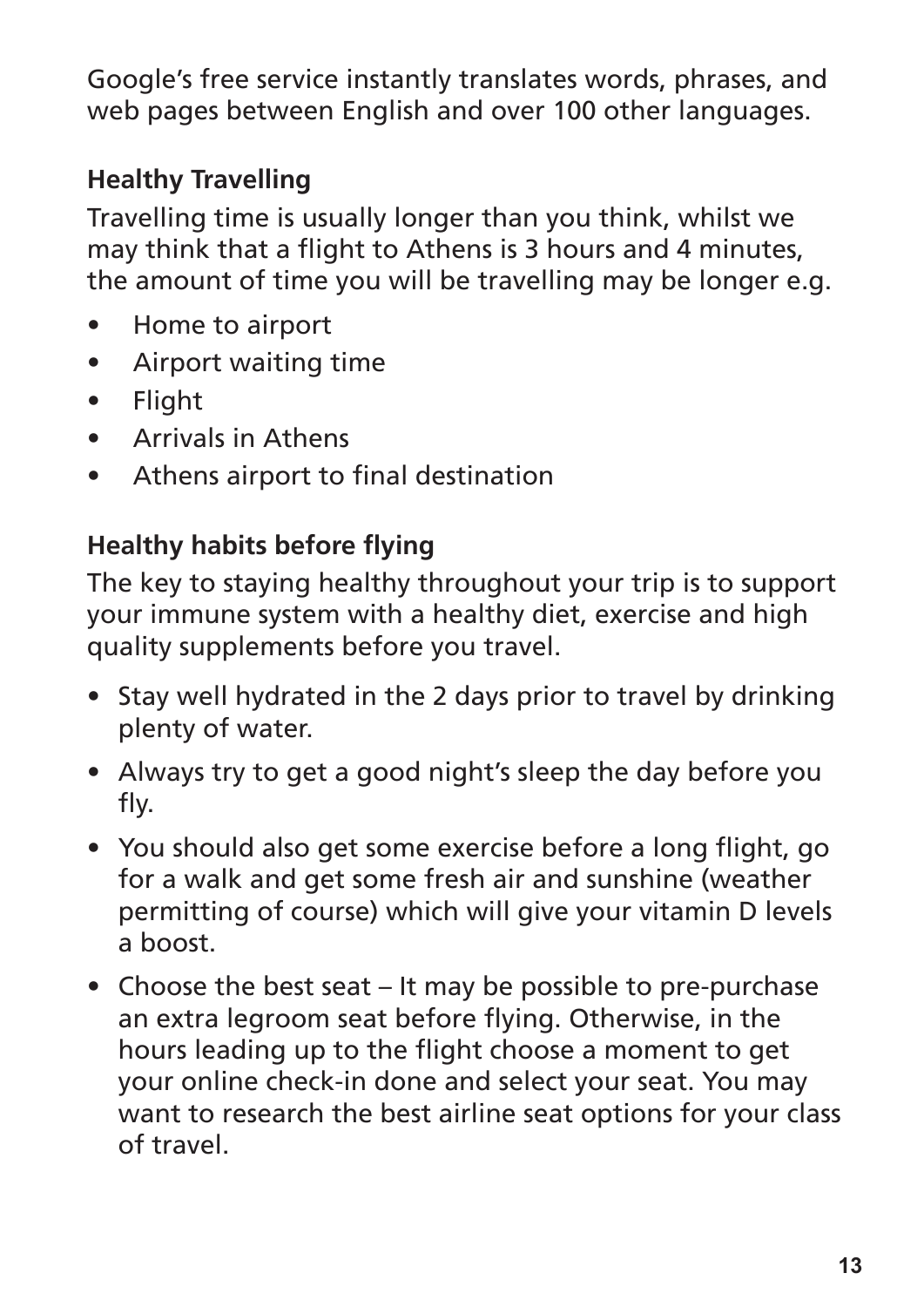- Stay relaxed at the airport. Get to the airport in good time. Remain calm during the check-in and security procedures. Once airside do try and take a walk around the terminal to stretch your legs immediately prior to flying.
- Don't forget to keep any essential medication with your hand luggage rather than in checked bags. Ensure that you have your pain killers (analgesia) and/or Non-Steroidal Inflammatory Arthritis –NSAIDS ready and close to hand if needed.
- Controlled Drugs- for more information about travelling with controlled drugs and medications that have traces of controlled drugs visit https://www.gov.uk/travellingcontrolled-drugs. You will also need a letter from the GP or person who prescribed your medicine. You might need to show this at the border; the letter must include:
	- your name
	- what countries you're going to and when
	- a list of your medication, including how many you have
	- doses and the strength
	- the signature of the person who prescribed your drugs
- TENS Machine, you are allowed to carry onboard airplanes medical equipment, if it's essential for your journey, you may want to have a letter confirming this from your GP or Rheumatology Clinical Nurse Specialists. For more information **https://www.gov.uk/hand-luggagerestrictions/essential-medicines-and-medical-equipment**

# **During the Flight**

- If possible board last. If flying long-haul, be one of the last people to board in order to minimise the time you actually spend on the aircraft.
- Wear comfy clothing. Wear loose fitting clothing made from natural breathable fibres and dress in layers so that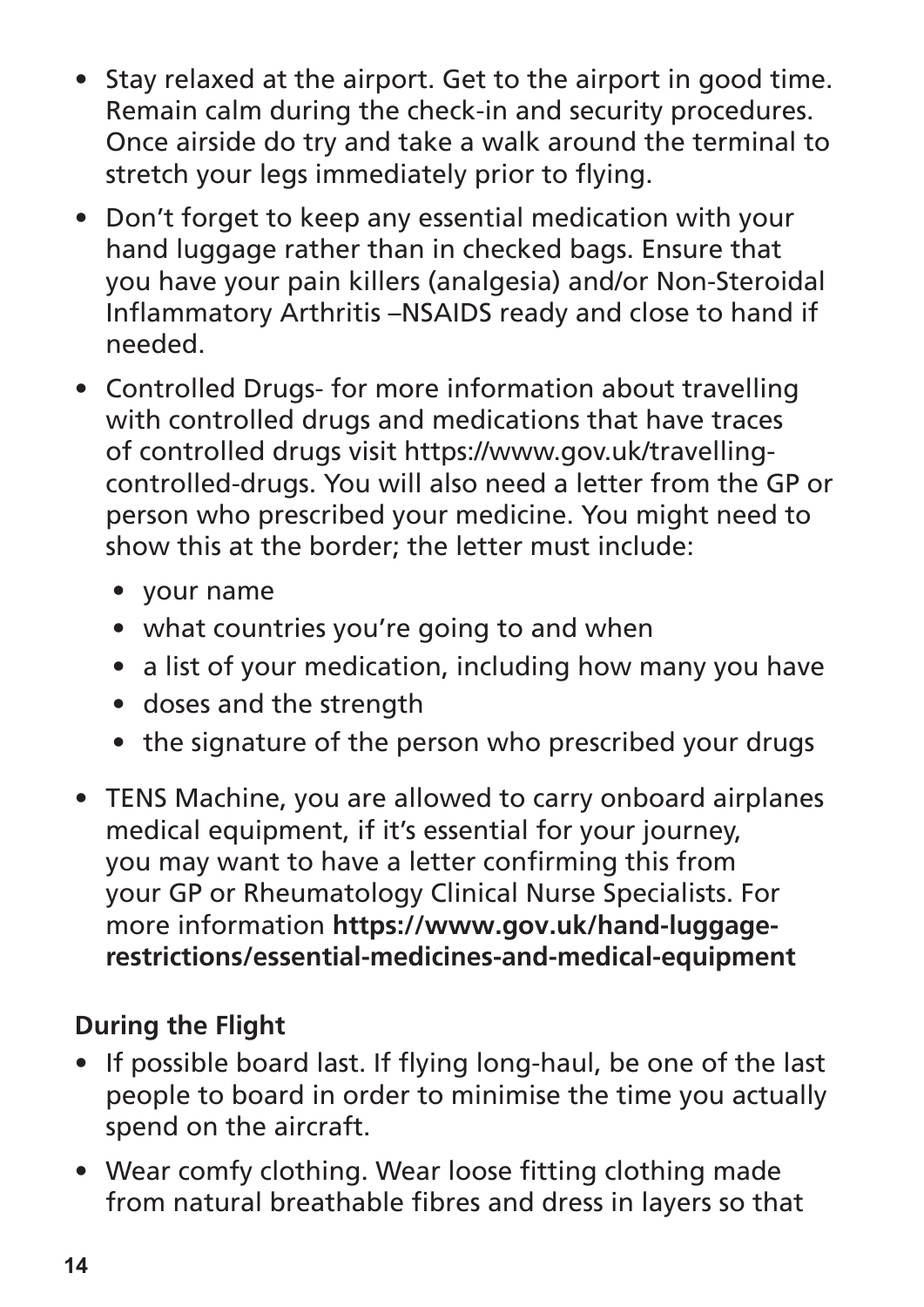you can adjust to the varying temperature. Loosen shoes on longer flights as ankles normally swell up a little. We would probably advise against taking off shoes and walking around in socks.

• Remember to keep hydrated, once on board, rule number 1 is to keep hydrated. Plane cabins can be very dry with humidity levels well under 20% – roughly equivalent to a tropical desert. It is important to drink plenty of fluids during your flight, so you do not become dehydrated. This is particularly important if you have low blood pressure.

Do Not refill water from taps in airplane toilets as there is a risk of E-coli and other germs being present in the aircraft's water tanks.

Try to drink water regularly throughout the entire flight, ideally about 1 litre every 4 hours (that's about a glass every hour). Avoid any drinks that can dehydrate you. That means no carbonated sodas, no alcohol and no caffeine (coffee and black tea). If you desperately need caffeine shot then try green tea instead.

- Drink herbal tea Consider bringing your own herbal tea bags on board and asking the flight attendant for some hot water. Better still bring an empty thermos flask and fill up at an airport café before flying.
- Moisturise. Keep your face moisturised by using a mist sprayer or perhaps coconut oil, jojoba oil or a high quality natural face cream. Lip balm can also keep lips moist. If you have sinus issues then bring a nasal saline spray.
- Eat lightly on board. Don't overeat and avoid any sugary and starchy foods. Alternatively, eat a healthy, light meal on the ground before the flight – avoid junk food or any foods that gives you gas such as beans, corn, chick peas, cabbage, lentils or onions. In the air bodily gases expand by a third and the digestion process slows down.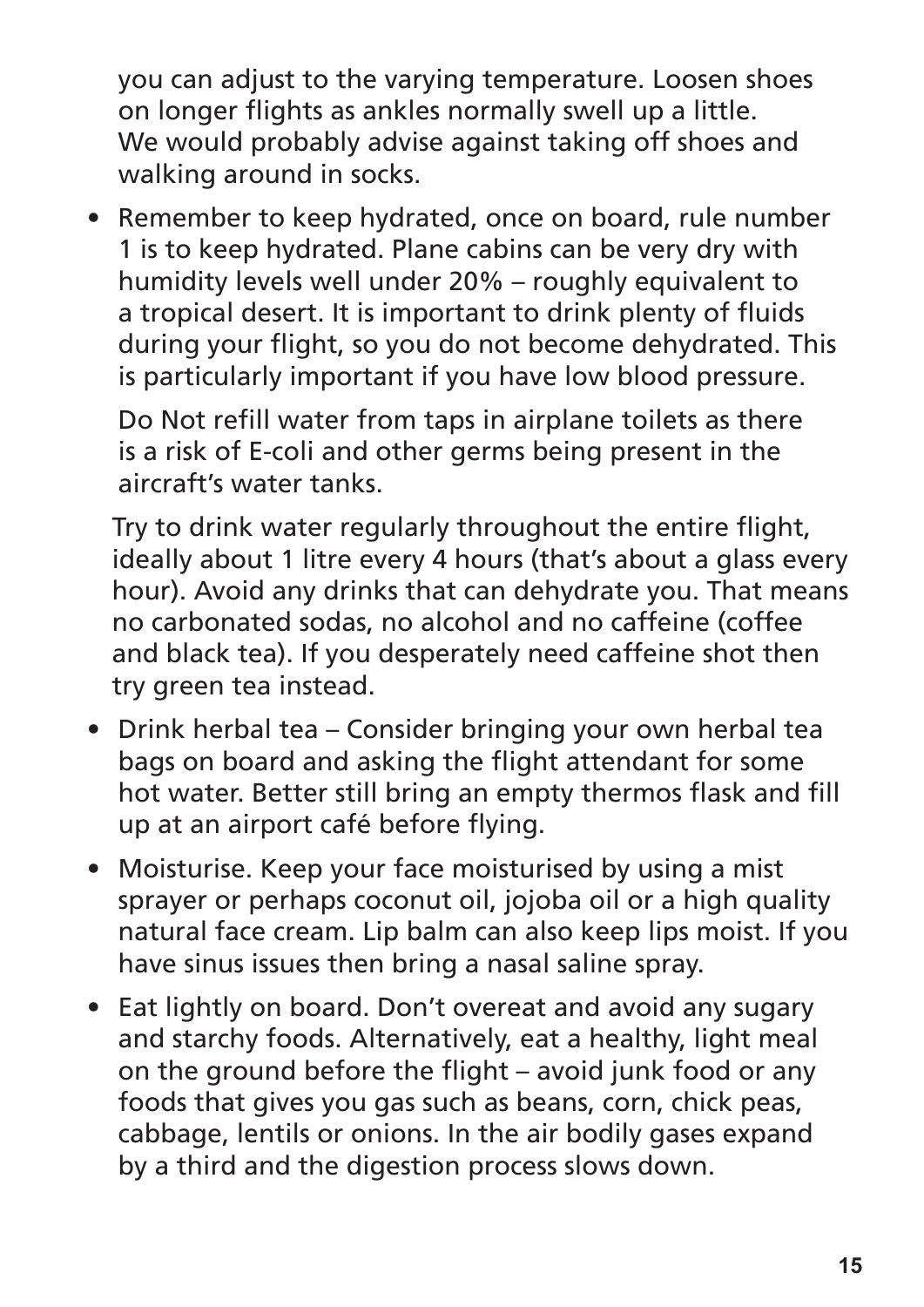• Keep moving during the flight. During the flight walk up and down the aisle at least once every hour if you can – getting an aisle seat will make this more convenient.

Most airlines have a range of exercises to follow which can help your blood circulation. Check the in-flight magazine or entertainment system to find them. Beneficial exercises include lifting your calves, rotating your ankles, tensing and relaxing various muscles and doing gentle stretches. Try not to cross your legs for prolonged periods.

- Flight stockings. You may also choose to wear special compression stockings to further reduce your chance of developing deep-vein thrombosis (DVT) and blood clots. For more information out DVT visit **https://www.nhs.uk/ conditions/deep-vein-thrombosis-dvt/**
- Keep your hands clean. Wash your hands and fingernails regularly with soap and water. Consider also using an antiseptic sanitiser gel. Natural brands without chemicals are available.

Try to avoid any unwashed hand contact with your mouth, nose and eyes. Be aware that bacteria are present on many surfaces in an aircraft that people regularly touch. This obviously includes the toilet and toilet door handles – but also seats, armrests, seat trays, seat pockets, entertainment screens and controls, in-flight magazines etc. It could even include the airline blankets and pillows which are wrapped in plastic.

Use a paper towel or tissue to turn off taps and open door handles after using the toilet. Some people may want to bring antibacterial wipes to clean surfaces around their seats.

• Turn on the air vent. People infected with colds and viruses can spread germs on the plane, particularly around neighbouring seats. To help deflect germs, turn on the overhead air vents to a medium flow and point the air to just in front of your face.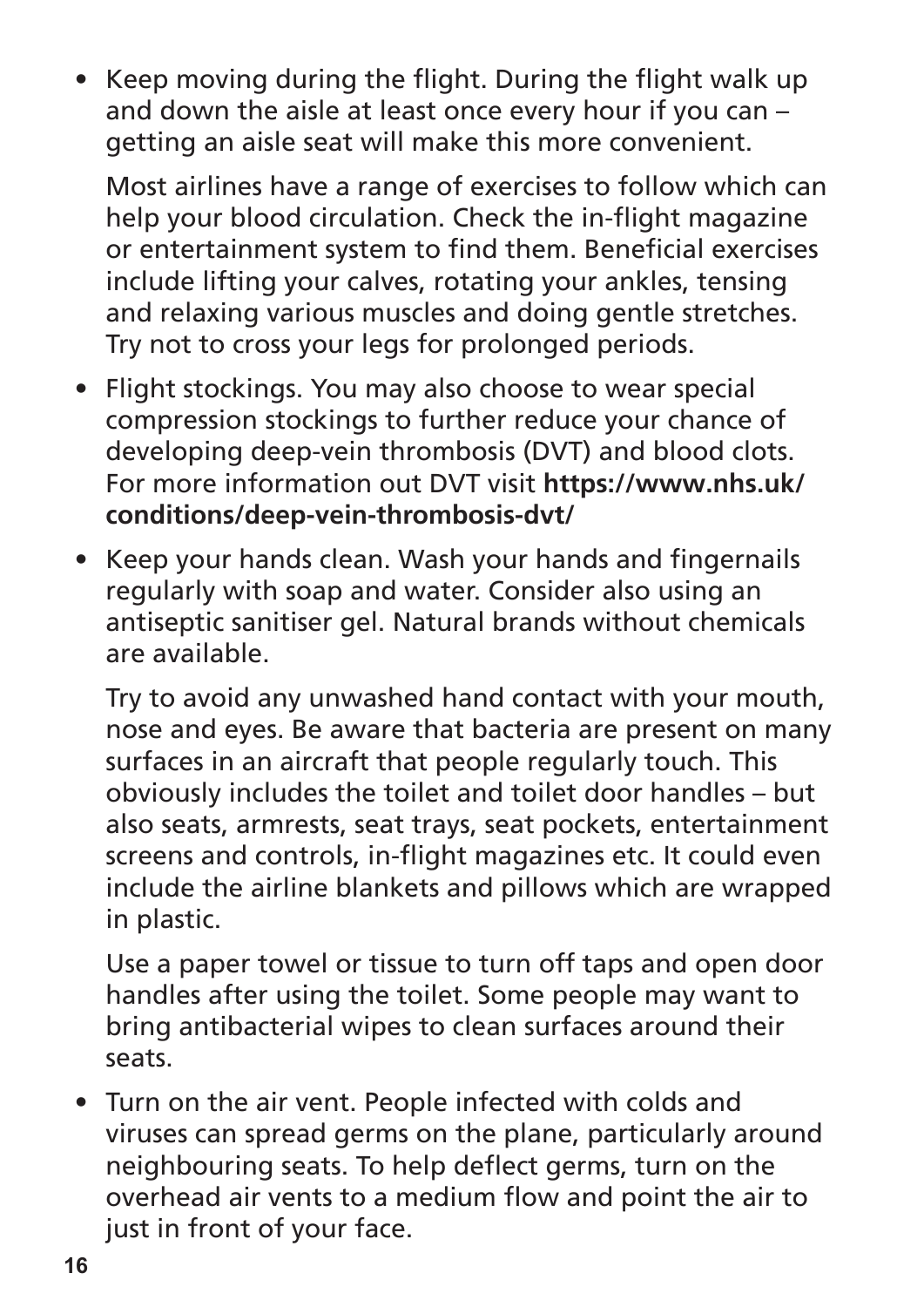- Reduce motion sickness. If you suffer from motion sickness then book a (window) seat near the wing and avoid the back of the plane.
- Help your ears. During the descent the rapid increase in air pressure can be painful for your ears. Help keep your Eustachian tubes open by swallowing, sucking a sweet, yawning or chewing gum. Or use the well known Valsalva manoeuvre by pinching your nose and blowing gently through it while closed.

# **Healthy habits post-flight**

- In the hours after arrival make sure to go outside for a walk in fresh air.
- At the end of your post-flight arrival day prioritise on getting a good night's sleep! Following some of the above tips will hopefully ensure that you have a healthy flight



## **Sun Protection**

A number of Rheumatology medications are considered to cause photosensitive to one degree or another. We recommend take sensible precautions in the sun, but you should not need to

avoid the sun altogether (and sunshine is our main source of vitamin D, which is essential for healthy bones).

The following advice from the NHS website on Sun Safety can help you to stay safe in the sun, especially if you are at a higher risk of sunburn due to photosensitive medication:

- Spend time in the shade between 11am and 3pm
- Make sure you never burn
- Aim to cover up with a t-shirt, hat and sunglasses
- Remember to take extra care with children
- Use factor 15+ sunscreen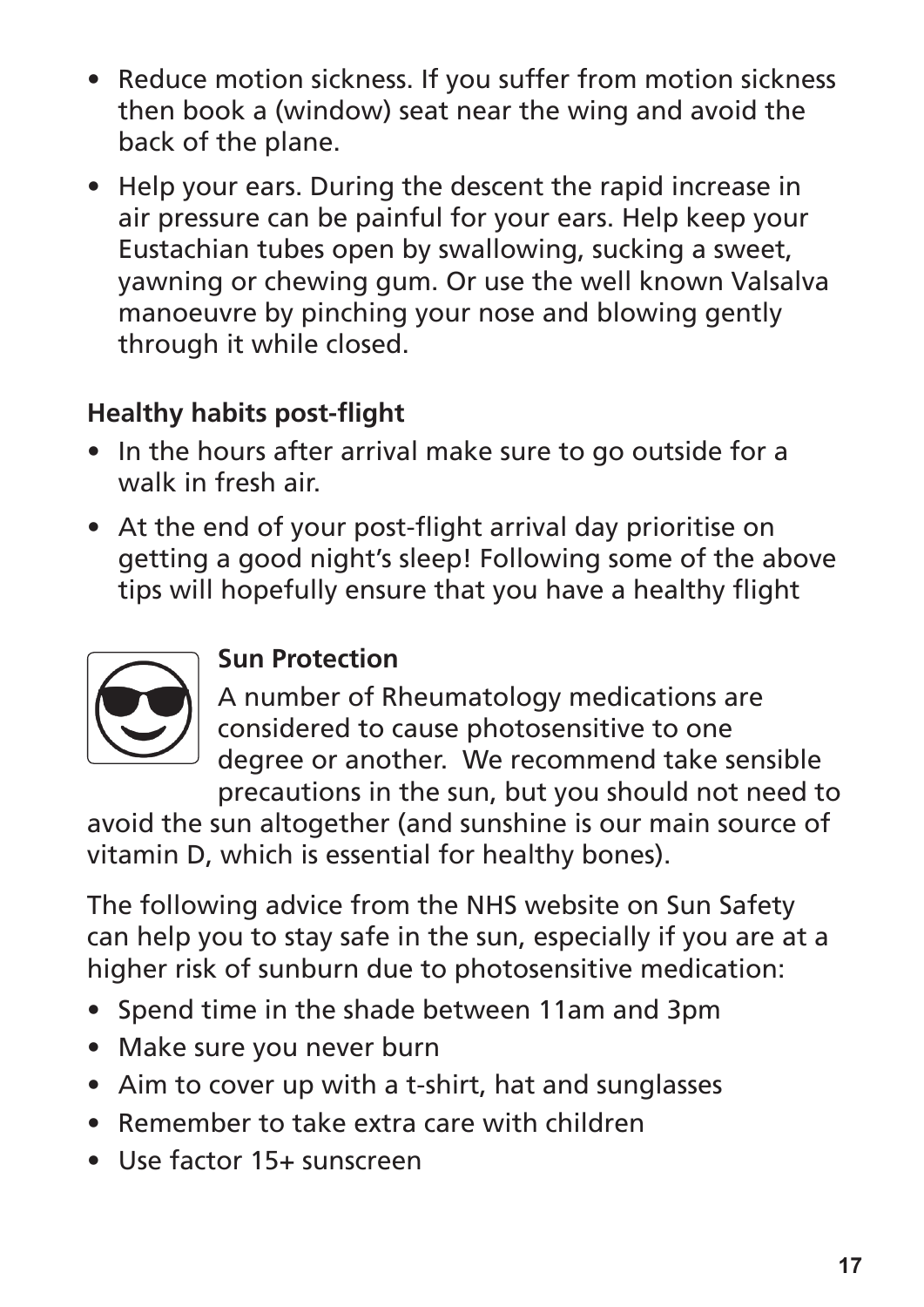Remember, you can burn just as easily in your garden as you can on a beach, but hopefully these simple rules will help to prevent that from happening wherever you spend your summer.

https://www.nhs.uk/live-well/healthy-body/sunscreen-and-sunsafety/



#### **Food and Water**

Contaminated food and water often pose a risk for travellers. Many of the holiday illnesses and infectious diseases can be

associated with contaminated food and water. These infections/ toxins and parasites can potential enter the body by:



- Eating and swallowing them
- Inhaling aerosols
- Contact with contaminated water- including natural freshwater, marine water, or the water in inadequately treated swimming pools, water playgrounds (splash parks or splash pads), or hot tubs and spas.

These infections can cause diarrhea, vomiting, or infection of the ears, eyes, skin, or the respiratory or nervous system.

https://www.nhs.uk/live-well/healthy-body/food-and-waterabroad/

https://wwwnc.cdc.gov/travel/yellowbook/2018/the-pre-travelconsultation/food-water-precautions

#### **More information and support:**

#### **Association of British Insurers:**

Provides general information on insurance and savings products and services. www.abi.org.uk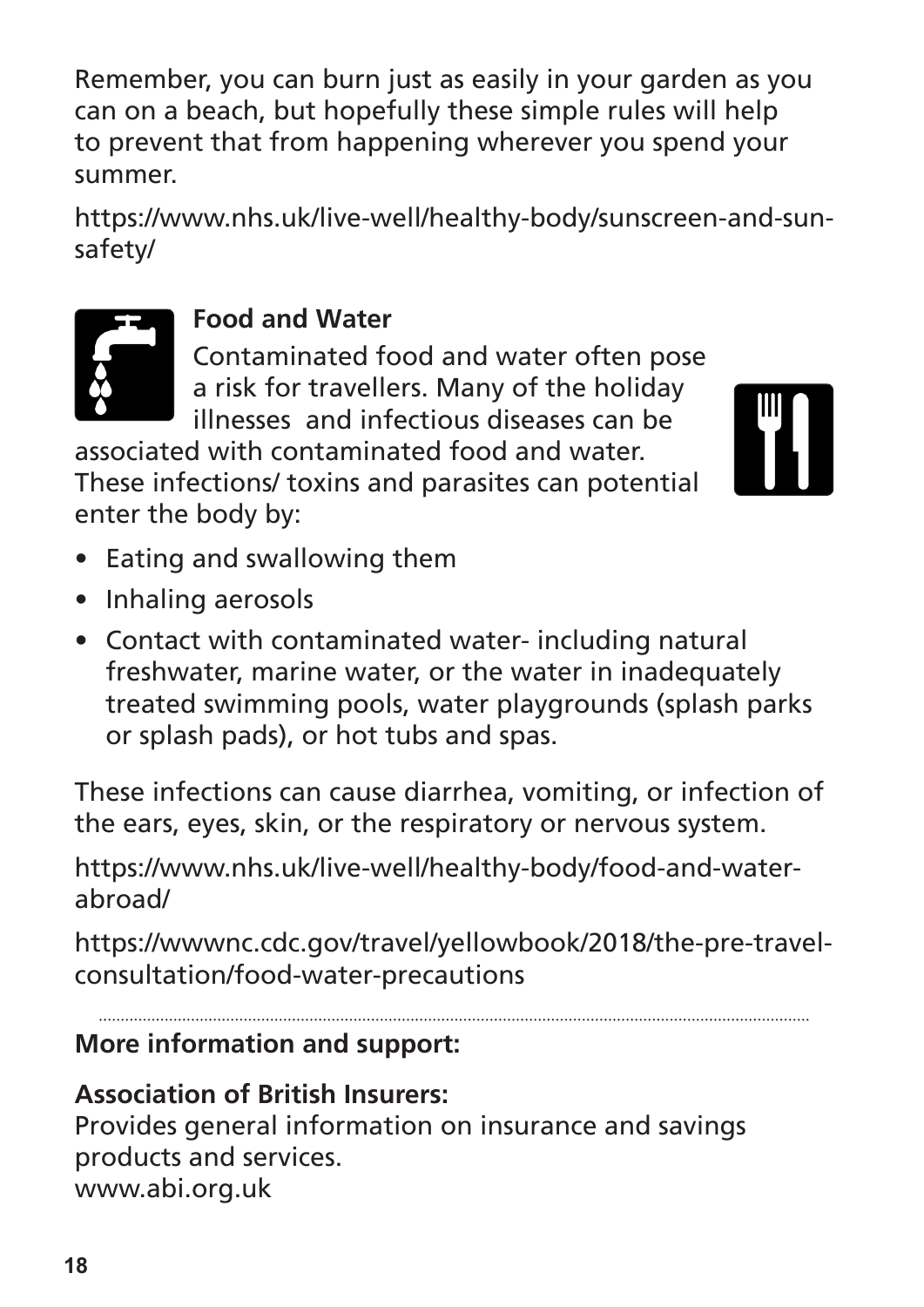## **Association of British Travel Agents (ABTA):**

The UK's leading travel association. Tel: 020 3117 0599 (Monday–Friday, 10am–4pm) www.abta.com

#### **European Health Insurance Card (EHIC)**

To apply for a card: Tel: 0300 330 1350 (Automated service) www.ehic.org.uk For more information tel: 0191 218 1999

#### **European Health Insurance Card Overseas Healthcare Team** To apply for a refund:

Tel: 0191 218 1999 (Monday–Friday, 8am–5pm)

#### **Eurostar (Passenger assistance):**

Assistance should be arranged at least 48 hours before you travel. Tel: 08432 186 186

#### **Flying with Disability:**

The website is designed to provide information and advice to disabled people who travel by air. www.flying-with-disability.org

#### **Foreign and Commonwealth Office**

The Government department's website has advice, information and tips about foreign travel. www.fco.gov.uk

#### **MedicAlert:**

Provides medical ID jewellery and keeps secure, detailed medical records that can be accessed in an emergency. Tel: 0800 581 420 (Monday–Friday, 9am-5pm) info@medicalert.org.uk www.medicalert.org.uk